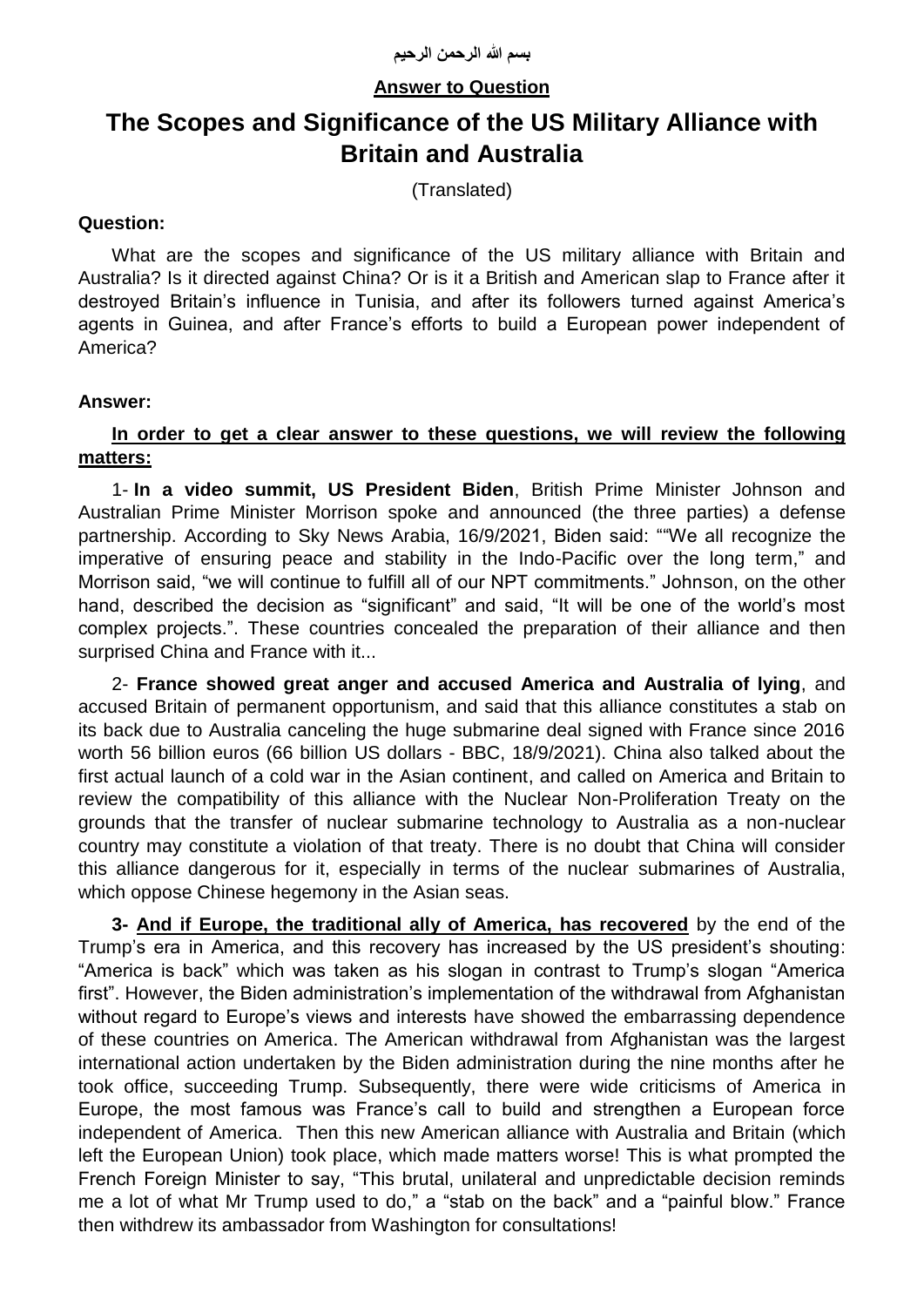4- **By carefully examining the scopes of this new military alliance**, we find that it is a major event on the international scene and will have wide-ranging repercussions that can be viewed within the framework of the American strategy to contain the rise of China and in the context of America and Britain "punishing" France for violating its international behaviour and its impact on the rest of the European Union countries This can be explained as follows:

#### **\*\* On the Chinese side:**

It is no longer a secret to countries, especially China, that the priority US strategic goals today are to combat the rise of China and contain its international economic and regional military risks. Therefore, China understood the goals of this military alliance from the moment it was announced, it declared its rejection of it and spoke of the "Cold War mentality" and "ideological bias". And that the agreement violates "the non-proliferation of nuclear weapons" (the Chinese embassy spokesman in Washington Liu Pengyu stressed that these countries should not form exclusionary blocs that target or harm the interests of other parties, and the most important thing they should do is get rid of the Cold War mentality and ideological bias. Al-Jazeera Net 16/9/2021).

As for China:

A- Undoubtedly, realize that this step is the nucleus of a new alliance against it, that is under formation, along the lines of NATO that was formed against the state of the Soviet Union. Al-Jazeera citing the Washington Post: ("This agreement will allow Australia to own and run advanced nuclear-powered submarines replacing old diesel-powered boats, giving Australia an offensive capability, that China needs to reckon with, in the event of any conflict" (Al Jazeera 17/9/2021), meaning that this agreement will enhance Australia's military capabilities as one of the Asian anti-China links, by providing it with nuclear submarines and American Tomahawk cruise missiles...

B- China is also aware that the American strategy to resist the rise of China has not changed with the change of administrations in Washington: It is to strengthen the anti-China countries surrounding it and plant more dangers around it. Under the title of open sea areas and freedom of navigation, America is militarizing the seas surrounding China, whether by transferring US military sectors directly, or by providing direct and large military support to Asian American anti-China links, such as Japan, South Korea, Australia, India and others. While America realizes that its policies to stop China's rise have been delayed due to its wars in Iraq and Afghanistan, China also sees that America's delay is prompting Washington to try to stop China's rise without restrictions, and this is very dangerous, as the Trump administration just by putting forward the idea of providing Japan and South Korea with nuclear weapons and the Biden administration pledge today to supply Australia with nuclear submarines, the US policy against China is more dangerous and it is no longer bound by international treaties.

\*\* As for the side of the three allied countries in AUKUS, it was on 16/9/2021, as reported by Al-Jazeera:

A- (Senior US administration officials said, "This defense partnership comes in light of the growing Chinese influence in the region." US President Joe Biden said that the AUKUS defense initiative with Britain and Australia will enable these countries to obtain the latest capabilities for military exercises and repel rapidly evolving threats...).

B- And (British Prime Minister Boris Johnson said that launching a tripartite defense partnership with the United States and Australia aims to work together to maintain security and stability in the Indo-Pacific region. He added that the first task of this partnership will be to help Australia obtain nuclear powered submarines...).

C- Australian Prime Minister Scott Morrison said that his country has canceled a huge contract it had signed with France in 2016, to buy conventional submarines, because it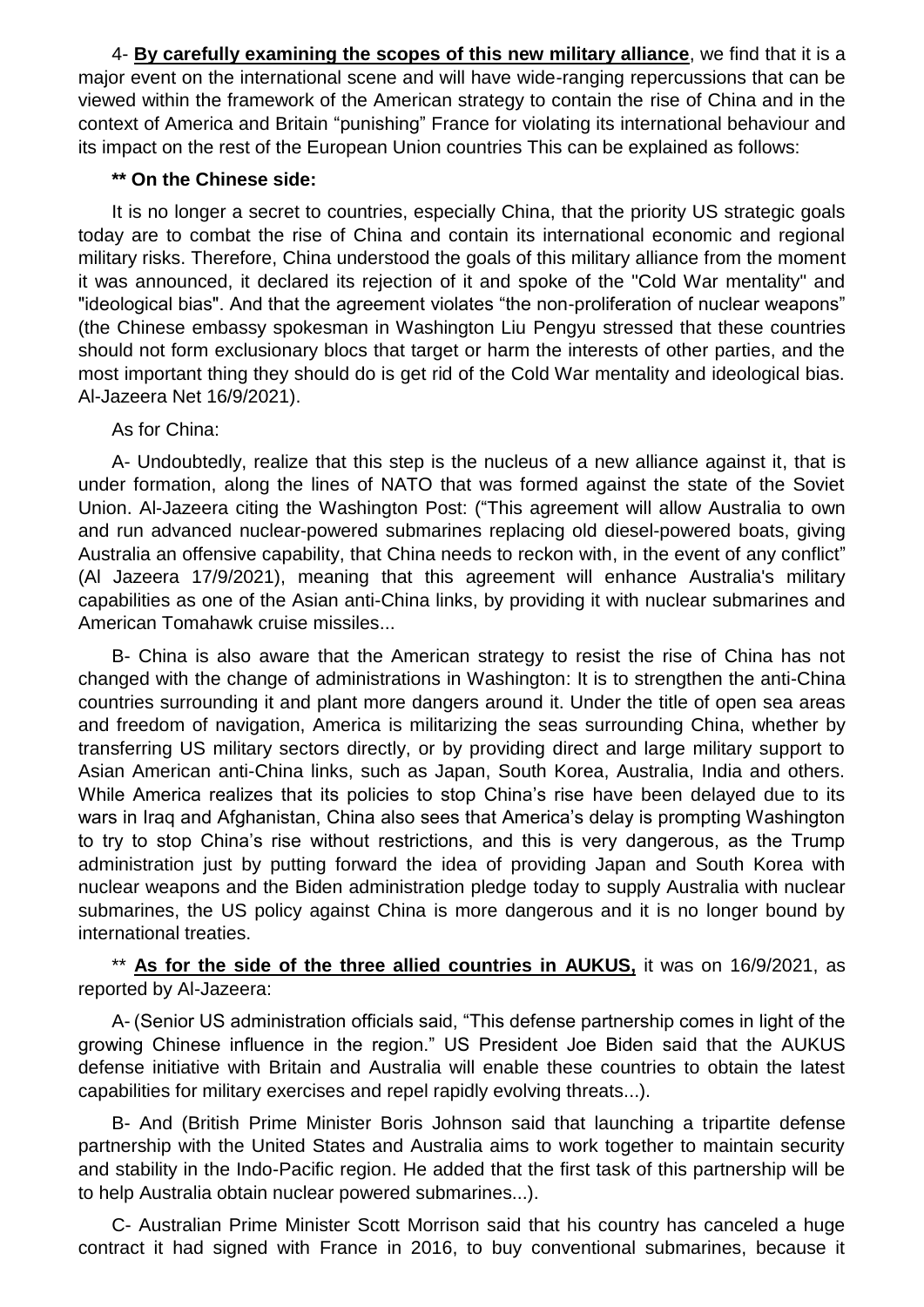prefers to build submarines with the help of the United States and Britain with nuclear propulsion. Morrison added that his country does not seek to acquire nuclear weapons, and will continue its commitments of non-proliferation of nuclear weapons...).

#### \*\* **On the part of France, there were furious and very emotional reactions, as they were surprised by what happened:**

a- (French Foreign Minister Jean-Yves Le Drian described Australia's termination of the submarine purchase contract with his country as a stab on the back, and added in statements to France Info radio that France feels betrayed, angry and bitter because of Australia's cancellation of the deal, and the conclusion of a partnership with the United States and Britain, according to which it will get nuclear-powered submarines, (Al Jazeera 16/9/2021)). He also said in a statement: ("At the request of the President of the Republic, I have decided to immediately summon to Paris to consult our ambassadors to the United States and Australia. This exceptional decision is justified by the exceptional gravity of what Australia announced and the United States on Sept. 15<sup>th</sup>," (Euro News Arabic, 17/9/2021) Le Drian told France Info radio: "I am angry... it is something that cannot be done between allies... it is a slap on the face." (Deutsche Welle, Germany, 17/9/2021) and before the decision to summon the two ambassadors: (The French authorities canceled a party that was scheduled to be held yesterday, Friday, in Washington, to commemorate the anniversary of a decisive naval battle during the American Revolution, in which France played a major role. (Al Jazeera Net, 18/9/2021).

b- The French Minister of Armed Forces, Florence Parly, considered that ("Australia's termination of a huge contract to buy conventional submarines from her country is dangerous and would constitute very bad news..." (Al-Jazeera, 16/9/2021).

## 5**- As for why the three countries, led by America, took these measures in seclusion of France, but rather with what resembles a punishment for France, the following is noted**:

a- France was openly criticizing and rejecting the policies of the Trump administration, and this was evident in the crisis in the eastern Mediterranean between Turkey and Greece, and when the Biden administration arrived and withdrew from Afghanistan in that way that exposed the extent of the dependence of European countries on America, those countries wanted to appear as an allies and not followers, France has returned within the European Union to push for the creation of a European military force separate from the American umbrella "NATO", that is, it has returned to oppose the American military leadership of European countries, and has increased its boldness against the American influence in Africa, which later appeared in the Guinea coup and before it in the French military activity in African Sahel countries, and all this has created American resentment against France.

b- After the British Brexit negotiations with the European Union countries, it appeared on the surface that British-French relations had deteriorated significantly, and neither of the two countries showed signs of an end, and this appeared in French and European intransigence in the terms and agreement of Britain's exit from the European Union. Maybe France and the European Union countries with it want to prevent other countries in the Union from following Britain's example, and leaves and the union and Union breaks, but this has left an unprecedented deterioration in French-British relations, and their international policies have largely separated. And when France was able to take power in Tunisia through the recent measures of Kais Saied, it, in addition to not considering any interests of Britain, had started to seek the assistance of America against Britain in Tunisia, and such was not customary in both of their policies.

c- Before that, in the beginning of May 2021 was the crisis of the island of Jersey, which is an island belonging to the British crown and is about 20 km from the French mainland,